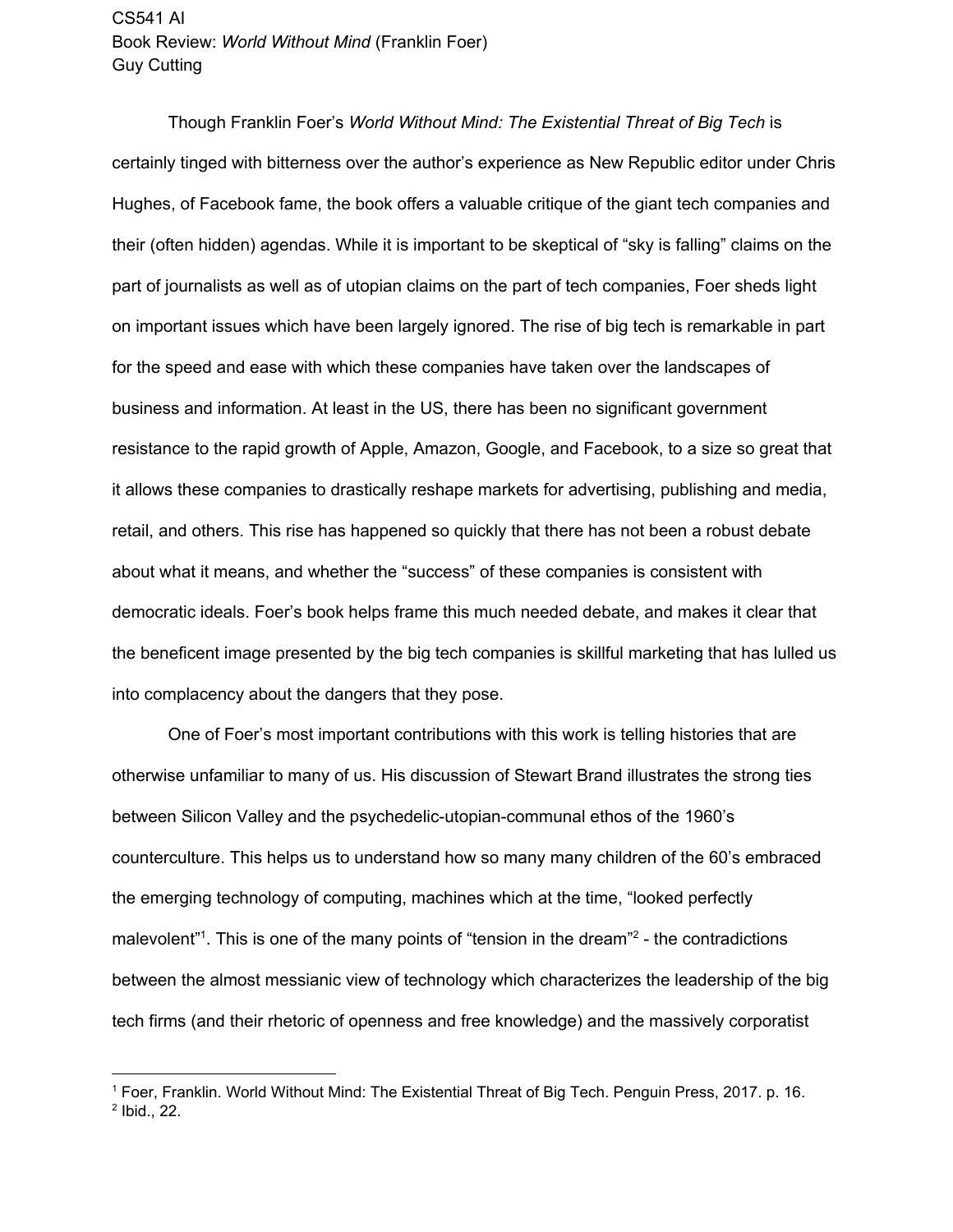form those companies have taken. The discussion of Google's relationship with the work of Ray Kurzweil and the vision of a technological singularity reveals that the leadership of the big tech companies is driven by a well-formed set of beliefs that they are not always transparent about<sup>3</sup>. Google's support for the Singularity University, and Larry Page's fervent belief in Kurzweil's program, are shared by many in Silicon Valley - and they should not be casually written off as science fiction or a new form of religion. But the implications of these ideas is too far-reaching to allow them to go unquestioned, not to have a debate about whether the vision of singularity is one which we as a society wish to follow.

*World Without Mind* also sheds light on the practice of "corporate gamesmanship, with all the established tricks."<sup>4</sup> In this sense, as well, Apple, Google, Amazon, and Facebook are the new face of monopolies, putting to use tactics developed a hundred years ago by the titans of business, and refining those tactics even further. This is one area where the "tension is the dream" is perhaps most obvious. Amazon's original pedigree as a bookstore helps the company to lay claim to being an advocate of free (or cheaper) knowledge, a force for good as well as a force for profit. But Amazon's business practices belie this beneficent or public-spirited image. Witness the company's negotiations with the publisher Hachette, which Foer discusses in detail. He explains that

I watched as Amazon punished Hachette's writers in its effort to make the publisher feel pain. Books, the products of years of passionate labor, were prevented from reaching the market. Amazon used its bully's arm to delay their shipments or direct readers to older books on similar subjects, as well as a raft of other vengeful tactics. 5

Then, when Foer published an article exposing these tactics, and advocating for the government to more actively pursue antitrust action against the company, Amazon brought the fight even closer to him, attacking the *New Republic* by withdrawing advertising support for one

<sup>3</sup> Ibid., 36.

<sup>4</sup> Ibid., 56.

<sup>5</sup> Ibid., 72.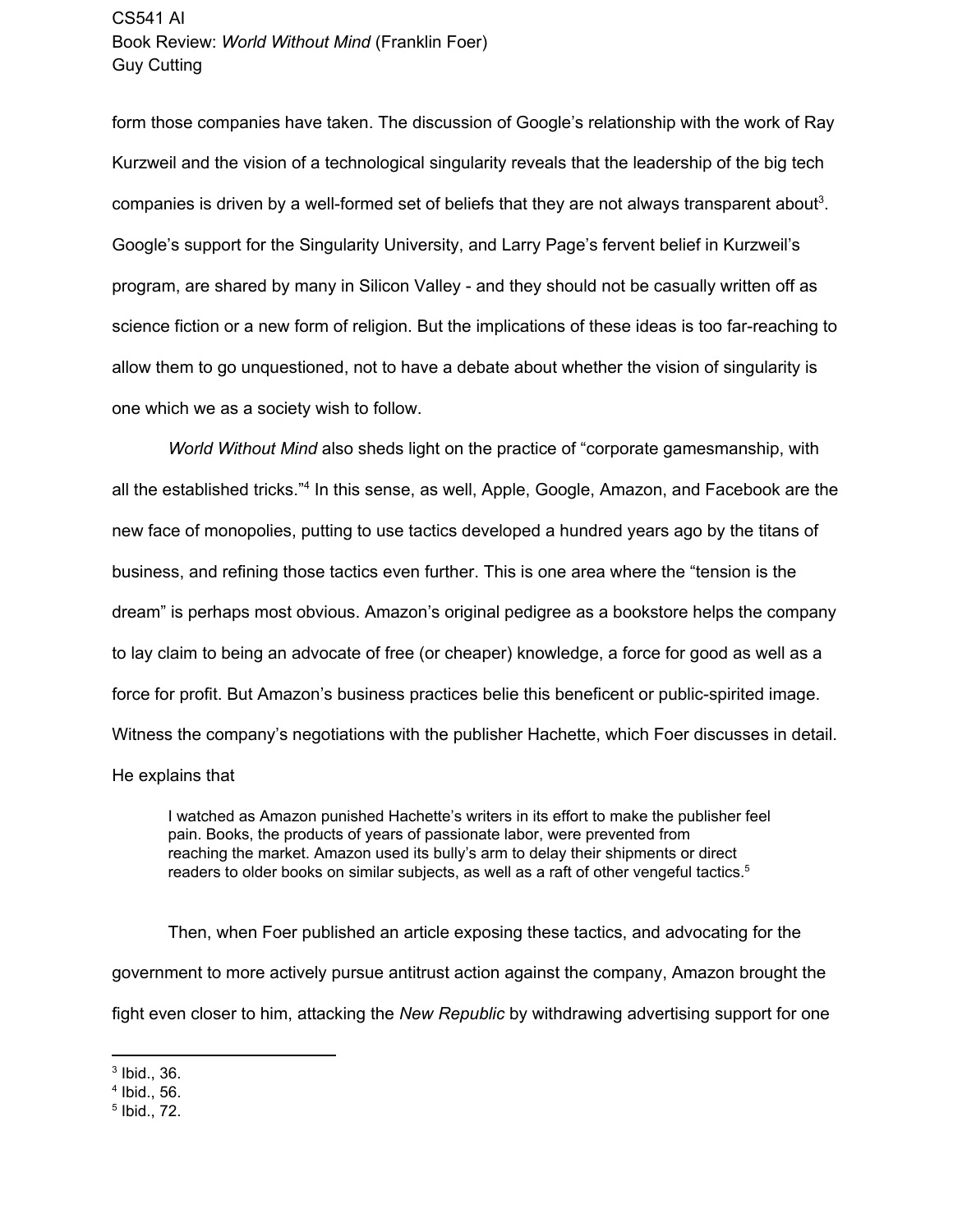of its projects. It is difficult to see how these cutthroat tactics are anything but damaging to a competitive marketplace, and to democracy, but as Foer explains, public concern over monopoly has largely disappeared in the last few decades.

It is important to have an honest examination of the effects that these companies have had on business, politics, and culture, an examination that has largely been overlooked in the focus on the tech companies' massive market success (read: profitability). One clear impact has been to diminish the quality of media across the whole industry. Here Foer's experience at the New Republic under owner Chris Hughes (Mark Zuckerburg's college roommate) offers valuable insight into the changes in the media business. The rise of big tech, its impact on the advertising market, the pressure on content generators to tailor their content to Facebook and Google's news algorithms - these have, in Foer's telling, created a "race-to-the-bottom" environment in media and publishing. The emphasis on engineering click counts is a key part of this account. Foer argues that,

The core insight of Upworthy, BuzzFeed, Vox, and the other emerging Internet behemoths was that editorial success could be engineered—that if you listened to the data, it was possible to craft pieces that would win massive audiences. This was an insight embraced across the industry, even at sober places like the Washington Post. And it was an insight the wormed its way into the New Republic.<sup>6</sup>

The undeniable effect is that despite the proliferation of media across the internet, ironically the forces put in place by Big Tech are driving all media to look the same. And at a time of great political polarization, when serious reporting - the kind that isn't easy to produce, and doesn't usually win the competition for clicks - is urgently needed, the media industry is moving away from a focus on this type of editorially-driven content.

And these political implications cannot be overlooked. One point of relevance in Foer's

book is its discussion of the 2016 election. He argues that the forces (discussed above) that

have in recent years been shaping the media industry are a key factor in Trump's success.

 $^6$  Ibid., 82.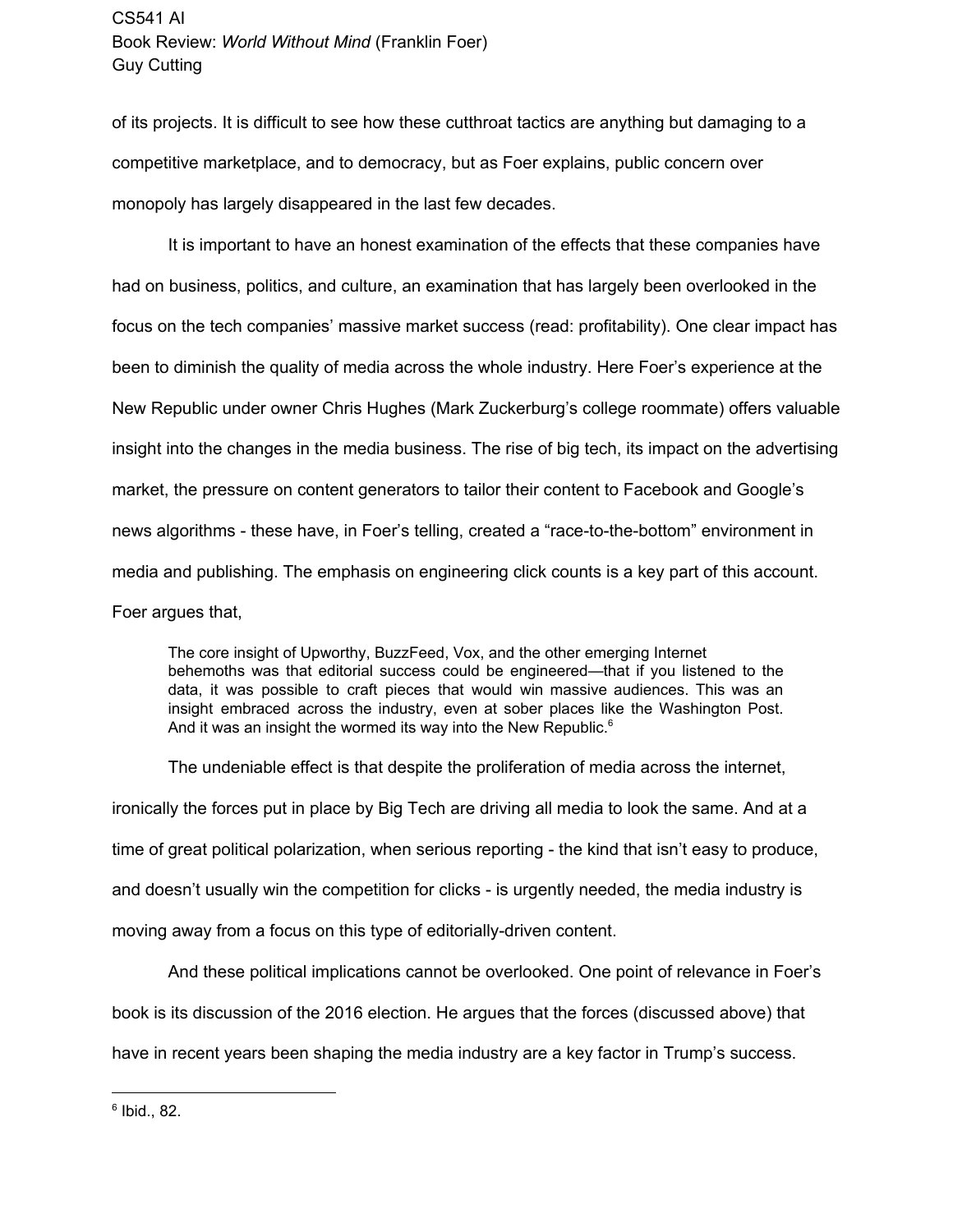"Stories about Trump," he explains, "yielded the sort of traffic that pleased the Gods of Data and benefited the bottom line."<sup>7</sup> Many other commentators have discussed this fact - that Trump's political success would not have been possible in previous (more sober) media environments. Foer informs the debate in an important way, by showing not just how media have embraced "reality" culture and lowered their standards, but by examining the concrete ways in which the increasing power of the Bit Tech firms has shaped this cultural change and driven media towards the lowest common denominator.

The other element that cannot be overlooked in the last election is foreign interference and Big Tech's enabling of it. The recent congressional hearings on election interference suggests growing awareness (including on the part of the companies themselves) of the possibility that Big Tech was complicit in undermining the integrity of our democracy. Mark Zuckerburg initially dismissed the notion that Facebook might have had an impact on the election as, "a crazy idea". But this defense is disingenuous at best - enabling the spread of information, and offering a platform to magnify its impact, is in fact one of Facebook's key missions. Perhaps it is the perversity of the outcome that Zuckerburg and others take issue with. In fact Foer presents a hypothetical case $<sup>8</sup>$  (not strictly hypothetical, though, since Google in</sup> particular actively assisted the Obama campaigns) of a down-to-the-wire election in which Mark Zuckerburg uses the power of Facebook to assist his preferred candidate. Perhaps even more disturbing, though, is what really happened - social media being used to elect a candidate that none of the leadership of Big Tech supported; it seems that these platforms have grown beyond even the control of their creators.

One of Foer's most valuable insights is that though the big tech firms claim to want to eliminate the gatekeepers of knowledge, this claim is disingenuous - they really want to

<sup>7</sup> Ibid., 87.

<sup>8</sup> Foer, 74.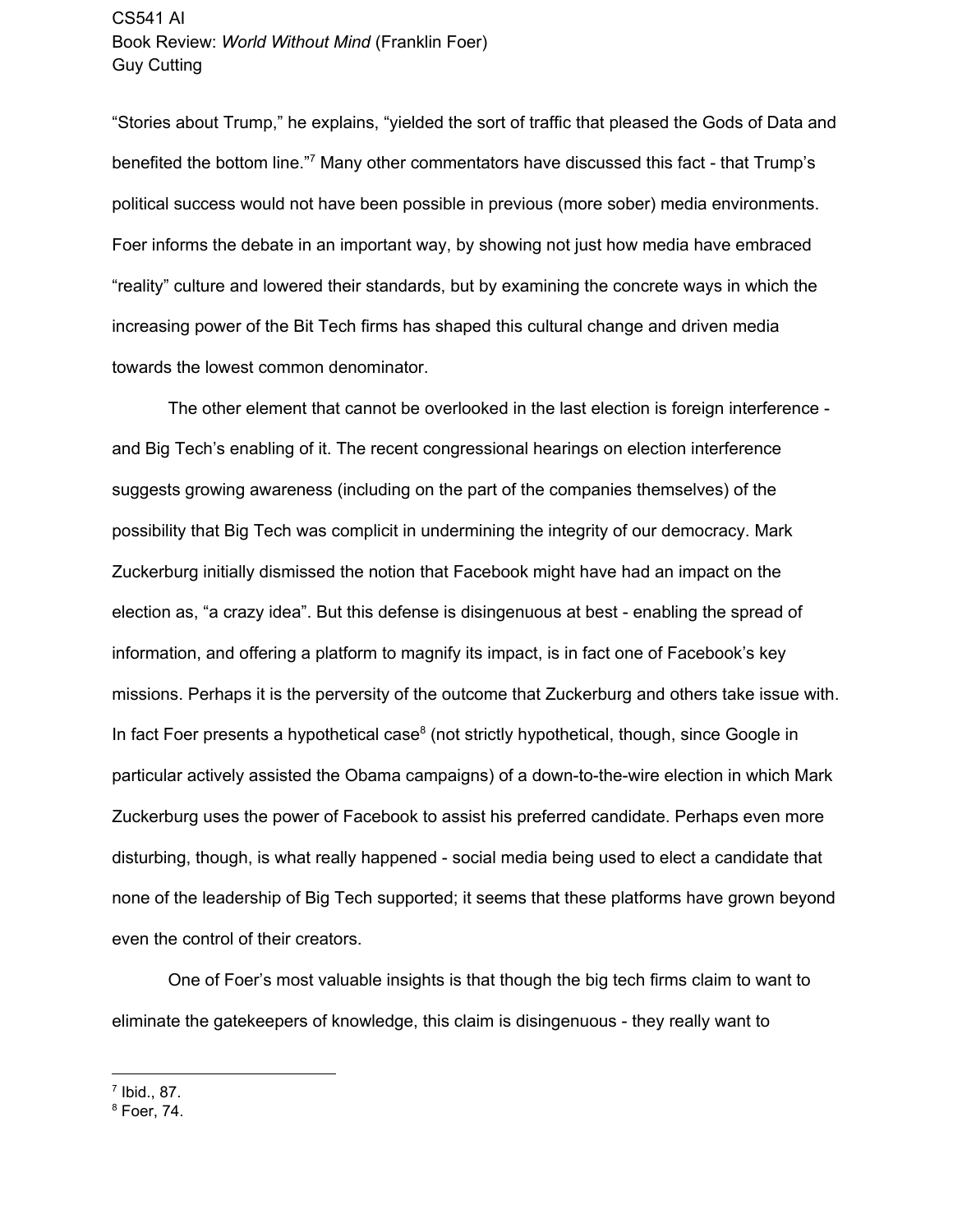eliminate the *other* gatekeepers of knowledge to establish themselves as the sole gatekeepers of information and commerce<sup>9</sup>. Foer's historical analysis gives valuable perspective on the history of monopoly, American perceptions of it, and government's attempts to regulate it. But the book is much less forward-looking than backward-looking. If we take Foer's arguments about the danger of monopolistic tech companies seriously, the obvious questions is what should be done about those monopolies. Foer's only specific recommendation on the policy front is the creation of a data protection authority, analogous to the Consumer Financial Protection Bureau created in the wake of the last financial crisis<sup>10</sup>. This recommendation seems decidedly paltry when viewed against alongside Foer's nearly apocalyptic view of the tech monopolies. Foer does an admirable job acquainting the reader with past American efforts to prevent the rise of monopolies, so it is surprising that he does not more directly argue for the revival of this program in the modern era. As Foer reminds us, at one time in the past the government's enforcement of antitrust laws was vigorous - in 1940 it brought nearly a hundred cases, but this has fallen to two cases in the whole Obama administration.

At a time when the ascendance of the huge tech companies seems complete and unchallengeable, Franklin Foer's call to pay closer attention to those companies' methods, and the implications of the role they have made for themselves in politics and business, is valuable. Foer's own unpleasant experience at the *New Republic* clearly informs his passionate defense of traditional media. His media industry perspective provides important perspective on the issues at stake - Foer is able to give an insider's view of what he sees as the gradual and destructive remaking of the entire media industry under the influence of Amazon, Google, and Facebook. We should not blindly accept his claims of "existential threat" - the market value of these companies clearly reflects, in part, the value of the products and services they offer to

<sup>9</sup> Ibid., 75.

<sup>10</sup> Ibid., 113.